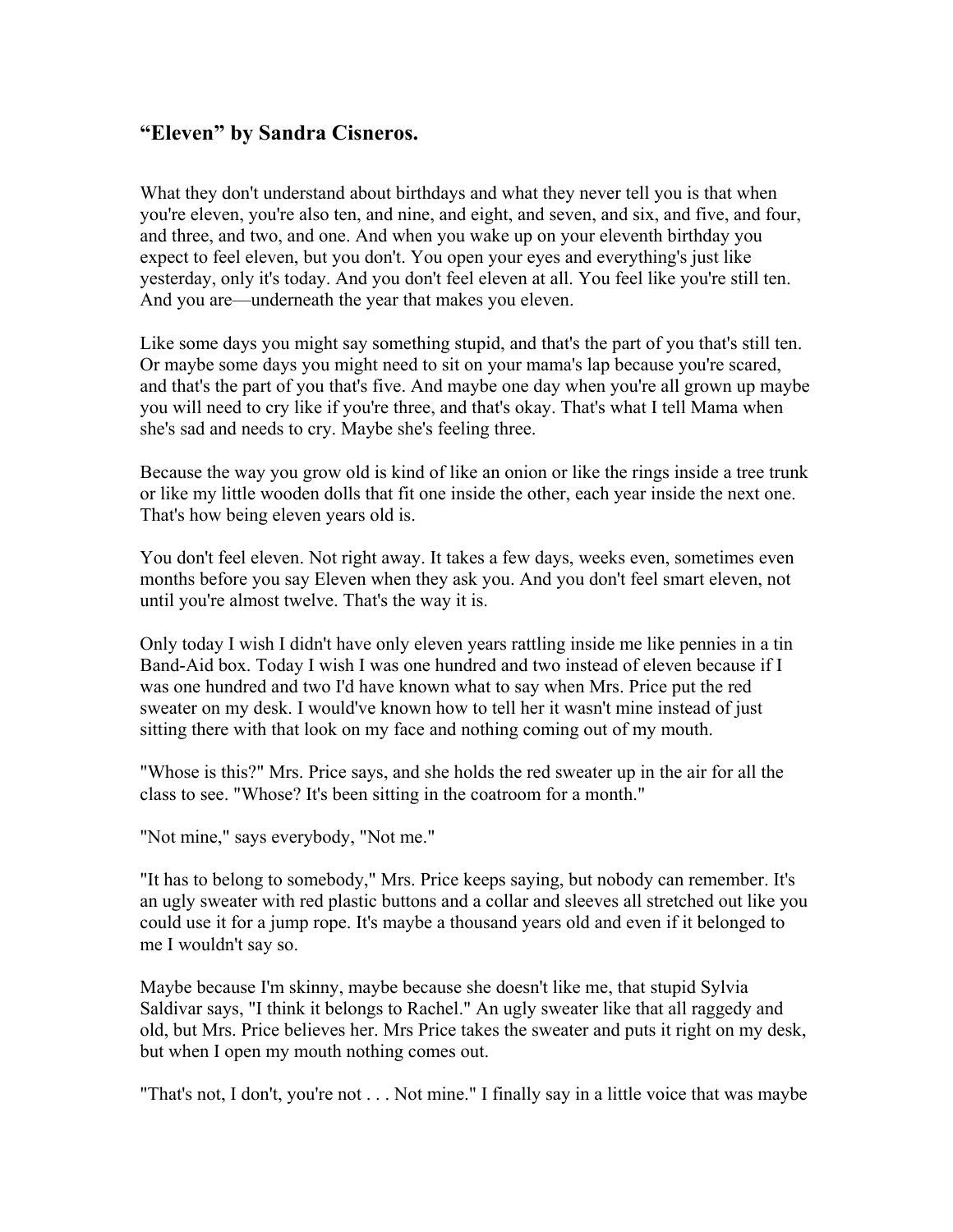me when I was four.

"Of course it's yours," Mrs. Price says. "I remember you wearing it once." Because she's older and the teacher, she's right and I'm not.

Not mine, not mine, not mine, but Mrs. Price is already turning to page thirty-two, and math problem number four. I don't know why but all of a sudden I'm feeling sick inside, like the part of me that's three wants to come out of my eyes, only I squeeze them shut tight and bite down on my teeth real hard and try to remember today I am eleven, eleven. Mama is making a cake for me for tonight, and when Papa comes home everybody will sing Happy birthday, happy birthday to you.

But when the sick feeling goes away and I open my eyes, the red sweater's still sitting there like a big red mountain. I move the red sweater to the corner of my desk with my ruler. I move my pencil and books and eraser as far from it as possible. I even move my chair a little to the right. Not mine, not mine, not mine.

In my head I'm thinking how long till lunchtime, how long till I can take the red sweater and throw it over the schoolyard fence, or leave it hanging on a parking meter, or bunch it up into a little ball and toss it in the alley. Except when math period ends Mrs. Price says loud and in front of everybody, "Now, Rachel, that's enough," because she sees I've shoved the red sweater to the tippy-tip corner of my desk and it's hanging all over the edge like a waterfall, but I don't care.

"Rachel," Mrs. Price says. She says it like she's getting mad. "You put that sweater on right now and no more nonsense."

"But it's not—"

"Now!" Mrs. Price says.

This is when I wish I wasn't eleven because all the years inside of me—ten, nine, eight, seven, six, five, four, three, two, and one—are pushing at the back of my eyes when I put one arm through one sleeve of the sweater that smells like cottage cheese, and then the other arm through the other and stand there with my arms apart like if the sweater hurts me and it does, all itchy and full of germs that aren't even mine.

That's when everything I've been holding in since this morning, since when Mrs. Price put the sweater on my desk, finally lets go, and all of a sudden I'm crying in front of everybody. I wish I was invisible but I'm not. I'm eleven and it's my birthday today and I'm crying like I'm three in front of everybody. I put my head down on the desk and bury my face in my stupid clown-sweater arms. My face all hot and spit coming out of my mouth because I can't stop the little animal noises from coming out of me until there aren't any more tears left in my eyes, and it's just my body shaking like when you have the hiccups, and my whole head hurts like when you drink milk too fast.